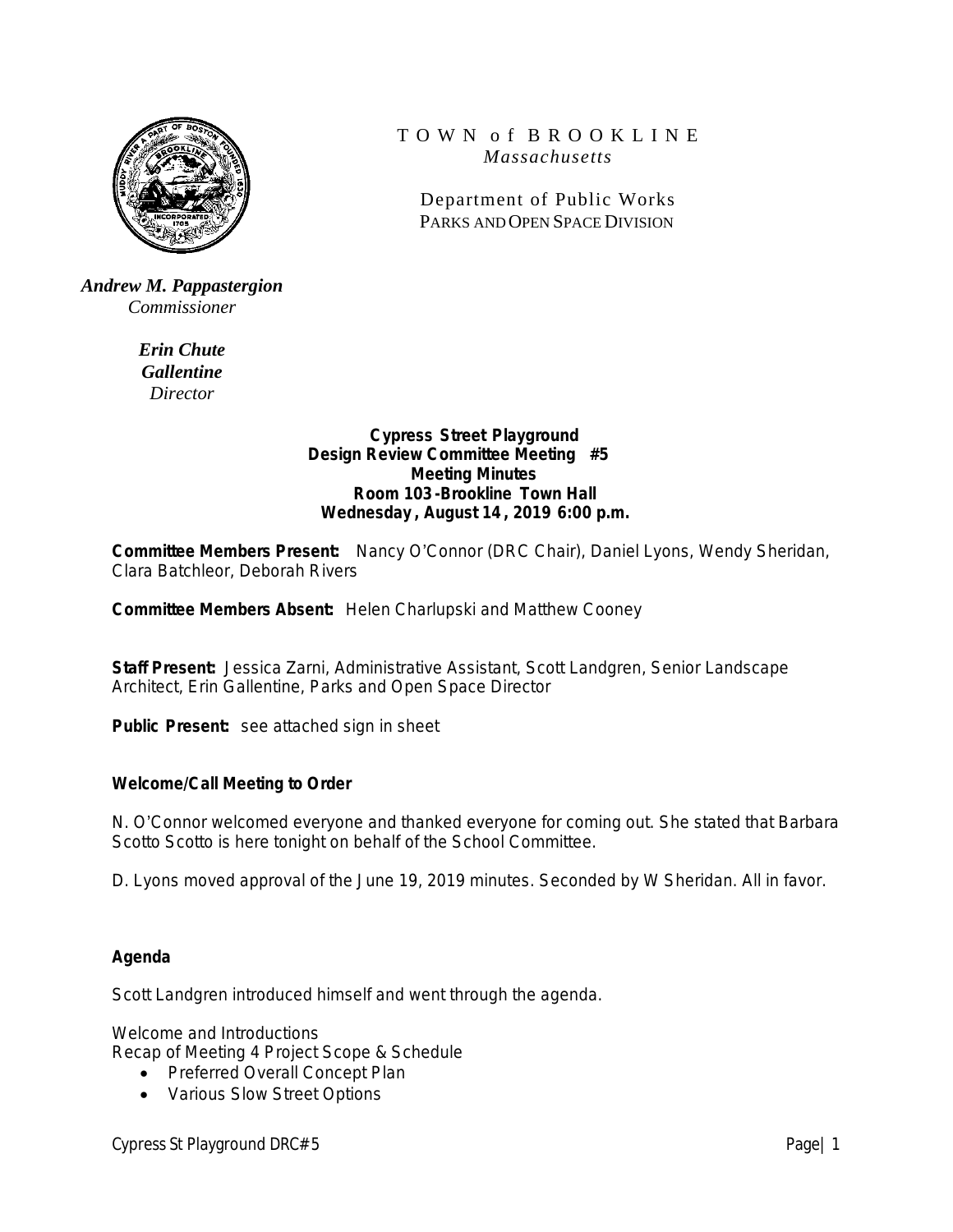- Park Fence and Sports Netting
- Playground Options and ADA Pathway
- Existing Trees and Planting plan. S. Landgren discussed an onsite visit that took place regarding the trees. D. Rivers wanted to thank S. Landgren for that meeting.
- Site Furniture

S. Landgren detailed the Design Review Process and Project timeline.

### **Part 1: Softball Field and Netting**

N. O'Connor stated that the Park and Recreation Commission have been talking about netting for a very long time. She stated that last night there was a Parks and Recreation Commission meeting where men's adult softball at Cypress was discussed. They talked about minimum/max field dimensions for all the different users. She discussed a neighbor of Cypress that was there last night and several other neighbors through the years that came out to the Commission meetings to discusse the balls hitting their homes. She stated that there is a feeling of just looking at trajectories, that if the field was being built now with the current dimensions you would not be permitting adult men's softball. The Commission discussed this issue at last nights' Park and Recreation meeting as well as several other meetings in the past. There was discussion around netting and permitting. Last night the Commission moved to not issue future permits for adult softball at Cypress and therefore we would not require netting on the field. It was voted 6 in favor and one opposed. There was a discussion among the Commission about trying to find an alternative site before the permits were no longer given out at that field for adult softball. L. Jackson, Recreation Director and Erin Gallentine, Parks and Open Space Director discussed where men's softball might be able to go. N. O'Connor stated that men's softball would not be permitted on either field. The issue is too great and balls will still go over the net/trees and there is a liability. She stated that we are being told it is an issue and we heard it loud and clear. There will be nothing changed at the High School level. The adult's men's league seems to be what is driving the balls that exit the park. E. Gallentine stated that the highs school baseball plays at Warren Field. D. Lyons stated that there is a lot to say, he thinks that this entire issue needs to be revisited and perhaps modified at some point. However, right now he stated that it's a moot point, but he thinks there are other solutions. C. Batchelor stated that the construction drawings will need to be ready to go, you do not want to add in a change order and thinks the decision needs to be made now. D. Lyons stated that as for as long as he can remember that field as been there, there has been men's softball there. He played in the league for more than 20 years. He stated that it was an aluminum bat league, there are college level players placing twice a week now with metal bats. He thinks they can hit it over the fence and believes that one solution is to raise the size of that fence for a length ( to be discussed later)and to limit any permits for men's softball on that field to wooden baths with restricted flight balls. N. O'Connor stated that you are talking change orders as of right now, the Park and Recreation Commission voted down permitting men's softball at Cypress. W. Sheridan stated that right now that decision would affect the height of the fence along the sidewalk not netting. D. Lyons is talking about putting a ten foot fence the length of the whole right center field to 179 Cypress. He thinks it should be an option. He stated that part of the Park and Recreation Commission Mission Statement is to provide a healthy lifestyle, not just for High School Kids but for adults too. He stated that we are eliminating a league that has been playing there for years and he doesn't think it's fair to target one group of men. N. O'Connor stated that this will have to be discussed again at the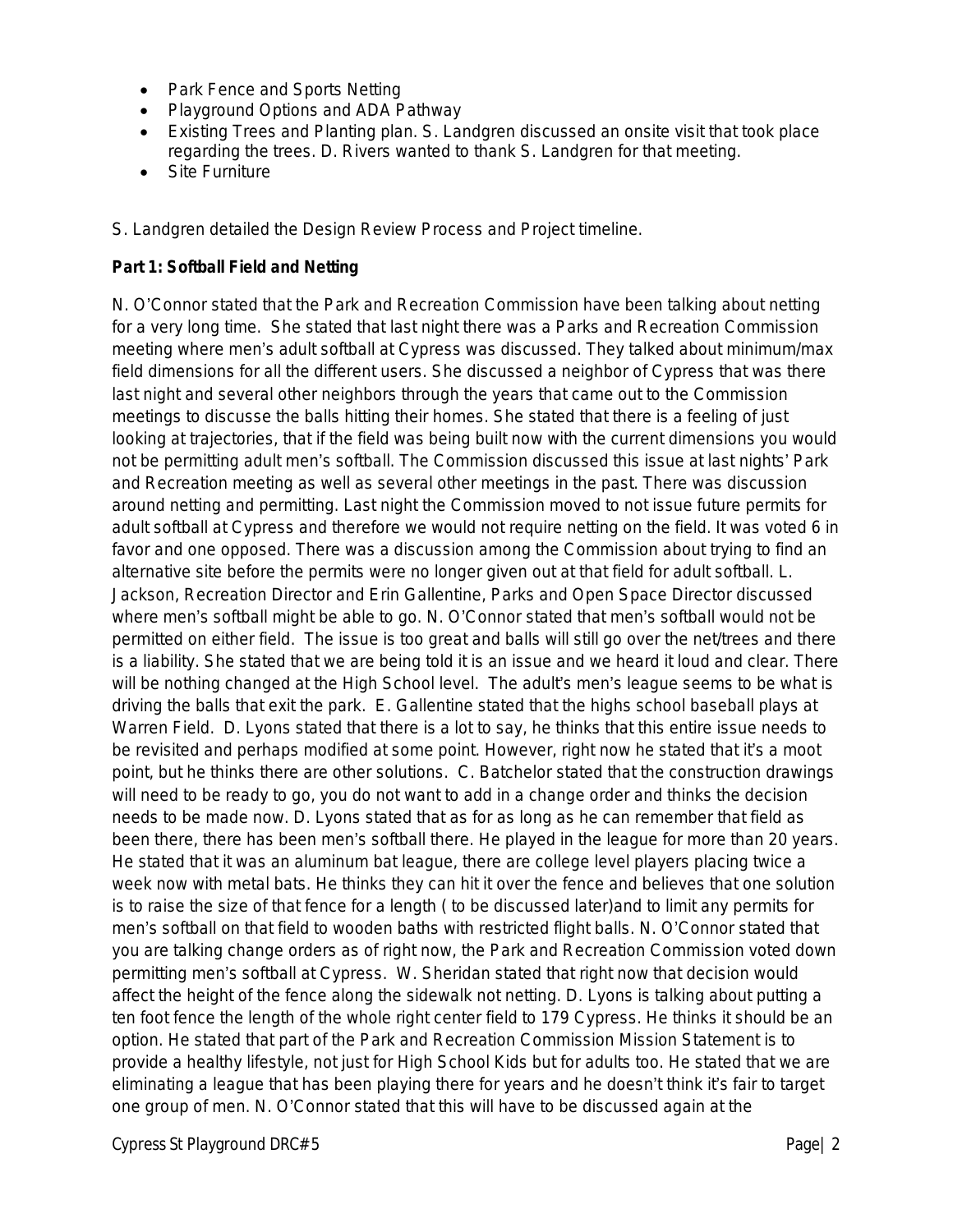Commission level. She stated that this has been an ongoing concern and has been talked about for many years. She hears what D. Lyons is saying, but just because men's softball has been at Cypress for many years does not mean it should stay. D. Lyons stated that he believes the Commission is overthinking and worrying too much about the liability issues. W. Sheridan stated that if the risk of adult men aluminum bats, with their estimated trajectories and small size of the field, it too great a liability and there is an inherent danger to the public, then she supports the non-permitting of men's softball at Cypress Field. However, she stated, if there is a way to allow adult men to play at this field with a change to the equipment then the Committee should consider it. She asked if Weston and Sampson could provide the Commission/ Committee the trajectory and field size requirements for a wooden bat and low flight ball. This could possibly mitigate the risk by adding equipment requirements to adult men's softball permits. She would love to look into it further and if the report comes bac as still too great a risk then maybe we do have to remove men's softball from Cypress Field. C. Batchelor asked G. Bolinger if he has the information to be able to show us the trajectories with a wooden bat and low flight ball. He said we could look into that, he says no data is flawless. He stated that it was hard coming up with data that has already been provided, but he will look into it. D. River and D. Lyons discussed where he would propose the fence. He stated that it would be a ten foot fence from Dana Street up to 179 Davis.

G. Bolinger stated that we would want to put out a clean set of documents at the beginning of the year, he stated that you want to avoid modification during the bid process and avoid a change order.

G. Bolinger presented the Committee with a field plan view slide. Netting is not needed unless men's softball is played on this field. It is very easy to hit a ball upwards of 300 feet. The trajectory of 300 ft. for men's ball was shown to the committee on both sides of the field. They are proposing a 6 foot decorative metal fence along the entire edge. They are showing 2 runs of 30 ft. sports netting in front of the tree line. Sports netting can be installed and it has a lesser impact to the tree canopy because it is further anyway from the western field. Installing the 30 ft. netting on the eastern portion would be more impactful to trees (this was pointed out on the slide, particularly one tree was looked at). E. Gallentine isn't sure if that one particular tree would make it. The trees scheduled to remain were shown to the Committee. The netting goes in with some impact to tree canopy. He stated that 30 ft. sports netting would provide benefit, but it is only catching a certain number of additional balls that is not being captured in the tree canopy. G. Bolinger stated that his point is Installing sports netting would capture a certain number of additional balls but there are some balls already being captured under current condition and 30 feet would not be adequate to catch all the balls. This would not be eliminating but rather reducing the number of balls. He is thinking about the delta between aluminum bats and regular softballs versus the wooden bats and low trajectory balls. He wonders what happens to that 300 ft. trajectory, he is unsure of what that would look like. He stated that on Tappan Street were balls are less prone to leave the premises. They are proposing a 4 ft. decorative fence that mimics the design of the higher fence. He stated that they have black vinyl clad 6 ft. chain link that line the players bench and a 25 ft. high back stop. N. O'Connor stated that we may need to talk to manufacturers that fabricate these low trajectory balls. There is a filling inside it, it has a cork center. N. O'Connor stated that the type of bat and special ball would be language that needs to be added to the permitting if men's softball were to stay at the fields. She stated that we can add the language to the permit, but it will need to be enforced. E.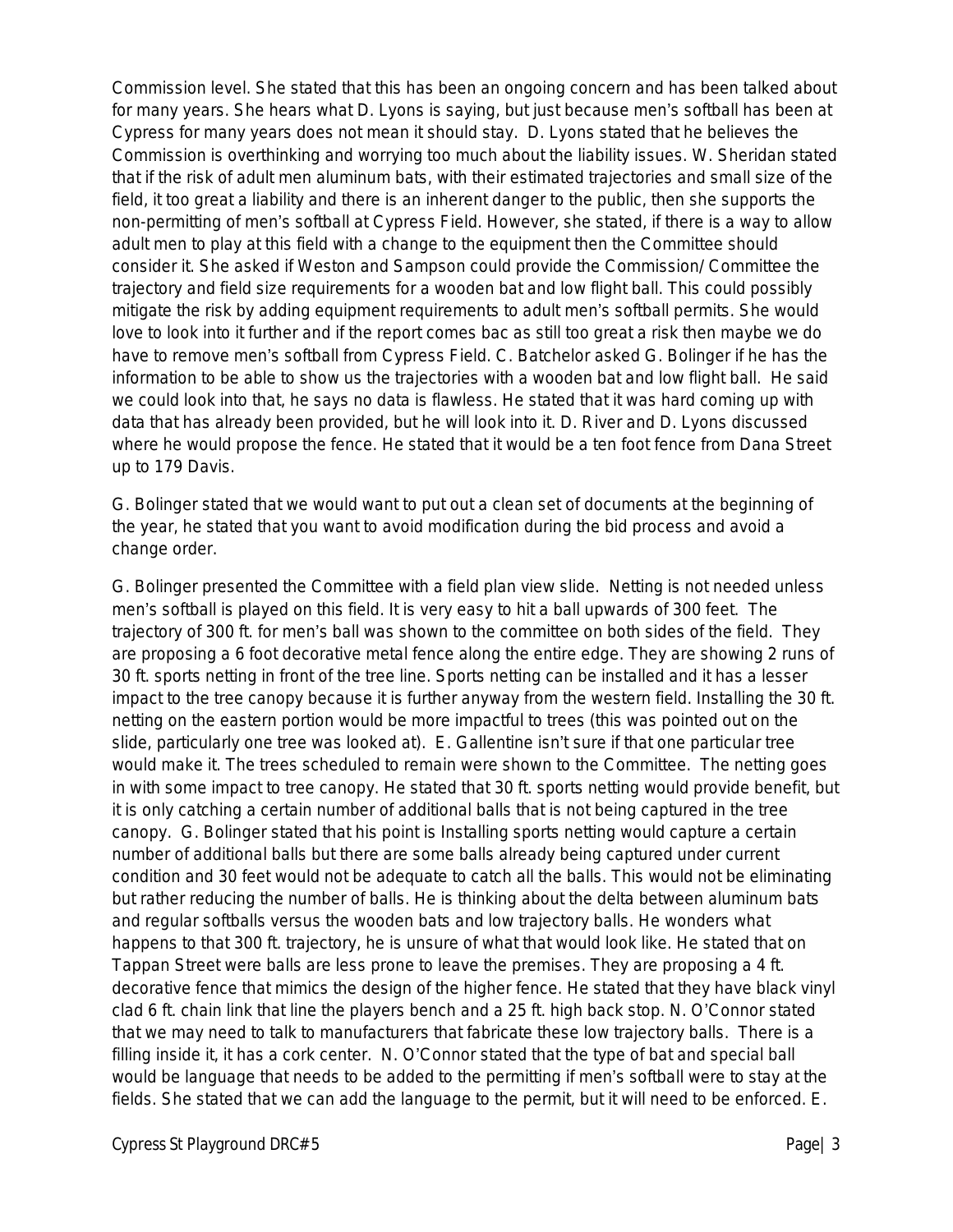Gallentine listed the user groups at Cypress. E. Gallentine does not think just aluminum bats are the problem, she believes that wood bats are hitting balls over the fence. D. Rivers would like to achieve a balance and she would hate to see loosing trees that provide much needed shade for 1/3 of the block of Davis and Greenough because of the netting. She would like to see the attention to the permitting. She feels that the street trees are vital to the feel of that block. She will continue to be an advocate for maintaining those 4 trees; she would hate to lose them

G. Coltof discussed the softball blog he looked up on the internet. He stated that the restricted flight softball reduce trajectories by 25 percent. It takes it from 300 and brings the trajectory down to 225.

E. Gallentine stated that in regards to the fence on Davis, they talked about 6 feet but wonders if that is a little shy. She is thinking that maybe a 6.5 ft fence would be better, or possibly doing a curb and a 6 ft. high fence. She isn't sure if maybe Weston and Sampson were considering a custom fence. G. Bolinger stated that current conditions have a combination of 6ft and 4ft fencing. Clara Batchelor stated that a curb cut cuts the tree roots down. She stated that potentially you could cut an 8ft fence down to 6.5 feet.

## **Part 2: Play Area and Accessible Pathway**

The overall concept design was shared with the Committee.

# **Preferred Playground Concept**

## **Option A**

B. Kunkel sated that in past meetings we had settled in on a general shape and come to a conclusion that the play equipment more in line with the traditionalist post and platform style, but with a modern take. He stated that they have been refining the grading in particular now that they have settled in on a play equipment style and manufacturer. He stated that in regard to accessibility and movement throughout the playground it will be more or less at some grade as it is now. B. Kunkel walked the Committee through the grading of the whole park. He stated that from an accessibility standpoint and traversing the topography along this edge (this was pointed out) this is where they start to play with elevations and contouring. He stated that you would climb at 4 1/2 percent (no railing required), this brings you from 46 elevation to elevation 53 plus or minus. The playground will be at elevation 47, as you start to rise up and the topography increases, there is a grade change and they will leverage it to favor the playground. This provides an interesting play aspect where the kids can run up and down the hills. There would be play equipment along the hill and it also provides and elevated change where the kids can enter in an accessible route up to a higher elevation and transfer to different play equipment at different heights. There is 6 ft. grade change along the edge. He pointed out a retaining wall, but there would be guardrails along the top edge. This would allow you to pass underneath the bridge, as well as enter at a higher elevation and transition down to a slightly lower elevation and transfer back up. B. Kunkel discussed providing play elements along the wall, such as rock climbing. He discussed leveraging play equipment along the edge, he suggested natural play elements. He stated that you could actually get through half the playground without touching the ground. The seat wall within the interior of the playground was detailed. The safety zone area for a pair of swings was pointed out. The embankment slide was shown to the Committee. Currently, there are 4 swings on playground and with this option there will be 5 swings.

Cypress St Playground DRC# 5 Page | 4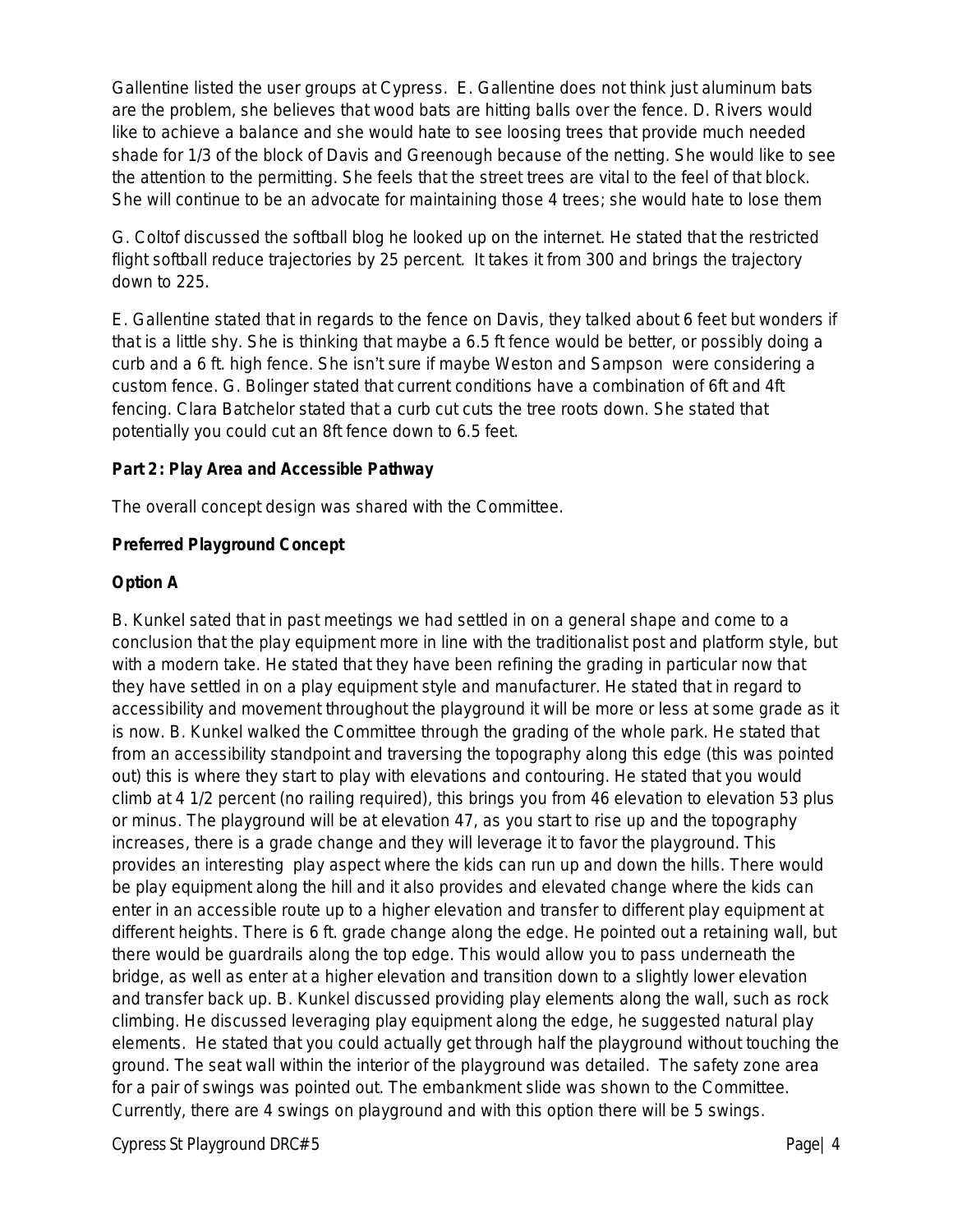Examples of the types of swings were shared with the committee. He suggested a modern playground on this inside. The retaining wall was pointed out to the Committee. He pointed out where the elevation is higher than the street, he thinks you could get creative with planting to provide a buffer. There would be a handrail required to make to make that path ADA accessible. They could not make it work without increasing the length of the walk as it started to encroach upon on the playground or street edge.

# **Option B**

This option would eliminate the pair of swings, and use a group swing or carousal in lieu of the group swing.

# **Playground Components**

The 2-5 age custom play structure images was shared with the committee

The 5-12 age custom play structure images were shared with the Committee.

Examples of playground components were shared with the Committee.

N. O'Connor and B. Kunkel discussed custom loop and rope climbers. W. Sheridan thinks that it is interesting how kids can dream up how to use them. D. Lyons and B. Kunkel discussed where these pieces could possibly be placed.

N. O'Connor and B. Kunkel discussed where the rock climbing would go. N. O'Connor discussed the rock climbing at Billy Ward.

Barbara Scotto asked B. Kunkel what the surface would be on the ground in the playground area. B. Kunkel stated that it would all be poured in place. She asked if there would be a place for kids to dig in the sand. B. Kunkel stated that there could be outcropping from the main path and outside where the kids could dig and have sand. Barbara Scotto asked if there would be any grassy surfaces. He stated that everything outside the safety surfacing is lawn, except for the sand area. E. Gallentine stated that the Commission decided to not add sand because of fecal matter and that they are difficult to keep clean. She stated that the commission works with neighbors on this issue. E. Gallentine stated that we are not introducing sand currently where there is not. She stated that we could put another type of material for digging. There is a conversation to have with park maintenance regarding materials for a possible digging area.

W. Sheridan asked with if they have any experience with skateboarders and slopes. She wonders if something should be placed on the path like a type textile warning strip to deter skateboarding.

J. Dempsey asked B. Kunkel what the surface of walkways would be. B. Kunkel's stated that right now budget wise it's held for concrete, the next preferred option would be asphalt. He stated that we don't recommend stone dust in playground areas. It has a higher level of maintenance to meet ADA. Stone dust could wash out with the elevations. E. Gallentine stated that because of the grading the preference would be concrete.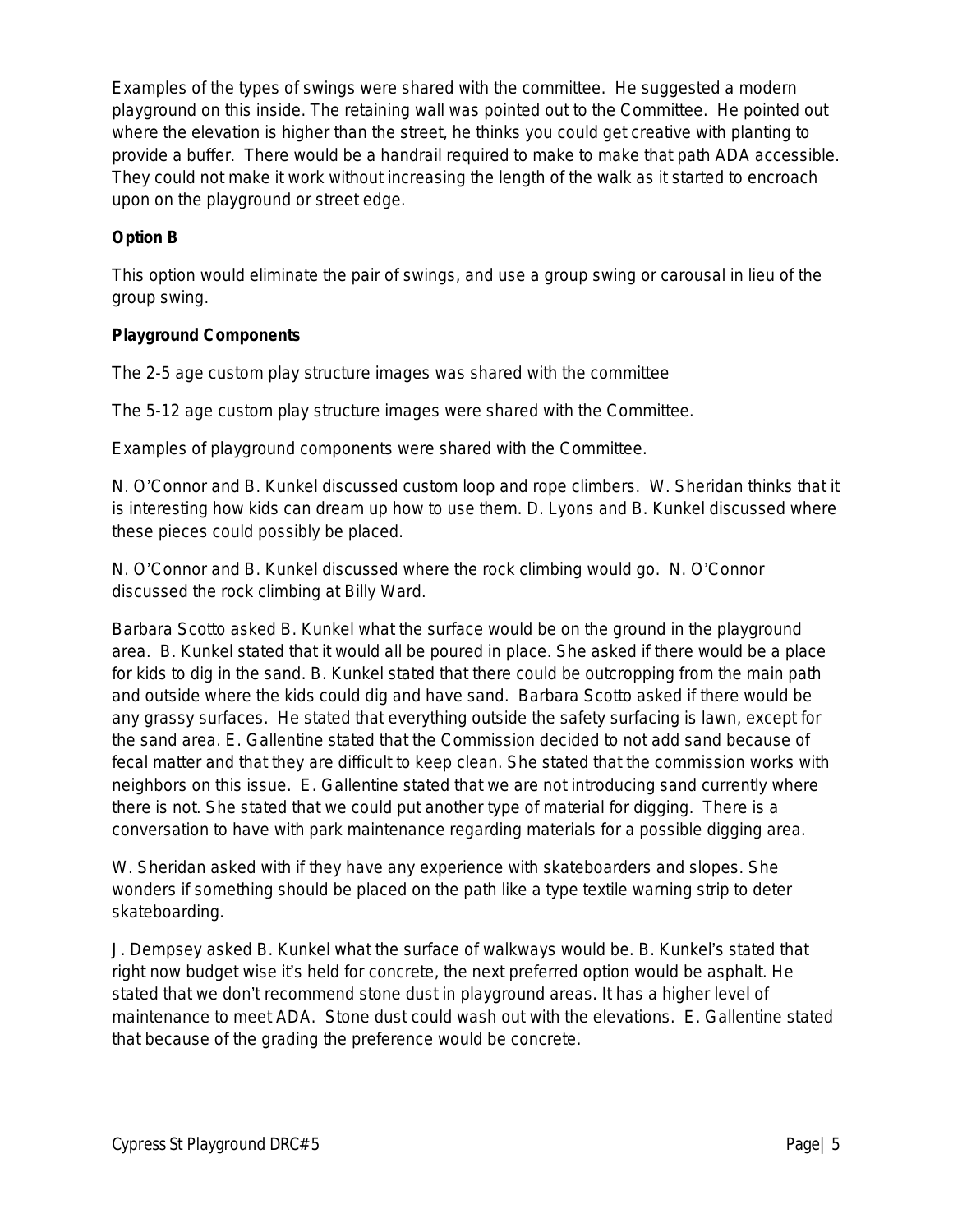D. Rivers asked if the whole grade at the corner is basically reworking the contours that are already there, or is there fill being added. B. Kunkel stated that he is working with the natural grade as much as they can, but there are grades modified to meet ADA.

Existing Conditions for the Sledding Hill were shown to the Committee.

# **ADA Path: Design refinement -plan view- Option A**

B. Kunkel stated that in order to make accessible without a handrail, it is a pretty severe grade change. Elevation 47, 55, 58 and 59 was shown to the Committee. They are currently proposing the slope that comes from the playground down and with the grade change it will not work without a handrail. There isn't enough run to extend the walk to make it transition down from 58/59 to 53/54 (which is at grade of the street). It is softened with no handrails to a point which was shown to the Committee. They think they can detail it pretty nicely where it merges into the bleacher seating of the basketball court, add a ramp and transition down with ramp/handrails to the entrance. C. Batchelor asked if the Committee talked about whether there is a gate needed at the intersection of the entrance, because it's such a busy intersection. G. Coltof wondered if it could be a grand entry instead of being gated.

Jonathan Smalls and B. Kunkel discussed where the hand rail starts and ends.

Erin Gallentine stated that there are three options for that path. She stated that there is handicap access at this entry down to the basketball Court and there is a railing at the ramp behind the court, but she thinks it can be nestled in with the stone in such a way so it will be not as intrusive. She stated that it is either the ramp with railings, a slope that is not an accessible path but a useable path within the park or stairs are incorporated with not railings.

J. Dempsey and B. Kunkel discussed rain water erosion. J. Dempsey stated that you have added hard surfaces, and he wonders now where does the rain go and is worried about erosion on the hill. B. Kunkel discussed how it is a 3-1 slope in terms of a landscape perspective. The water will follow the slope of the walk; they are looking at designing swales around the perimeter. Weston and Sampson are still designing the system. J. Dempsey discussed the eroding that takes place now at Cypress.

Antonia Bellalta was wondering if the corner with the gate should be preserved, not have that direct access point and put the entrance where the pinch point is. She is wondering what the whole area is going to look like. She stated that there is a lot of things happening in that little tight spot.

A resident addressed the Committee. He stated that besides the daycare traffic and traffic with the new high school building, he thinks it will be interesting point at that corner. He thinks a lot of people will be coming from Dana Street and into the park from there and instead of going up the long way to the bottom of stairs; they will head toward that corner as a way to get out of there.

A. Bellalta stated that the comer feels awkward to her and she is concerned with people walking down and making a cow path in that sled area. She thinks it's a bad intersection to stop at. She thinks there is going to be more activity there, it's a tight corner and she is just concerned with all the activity. G. Coltof stated it would put people entering and exiting on a 3 ft. sidewalk and taking a hard turn. He stated that here it could be a nice landing, a lot of room to convene.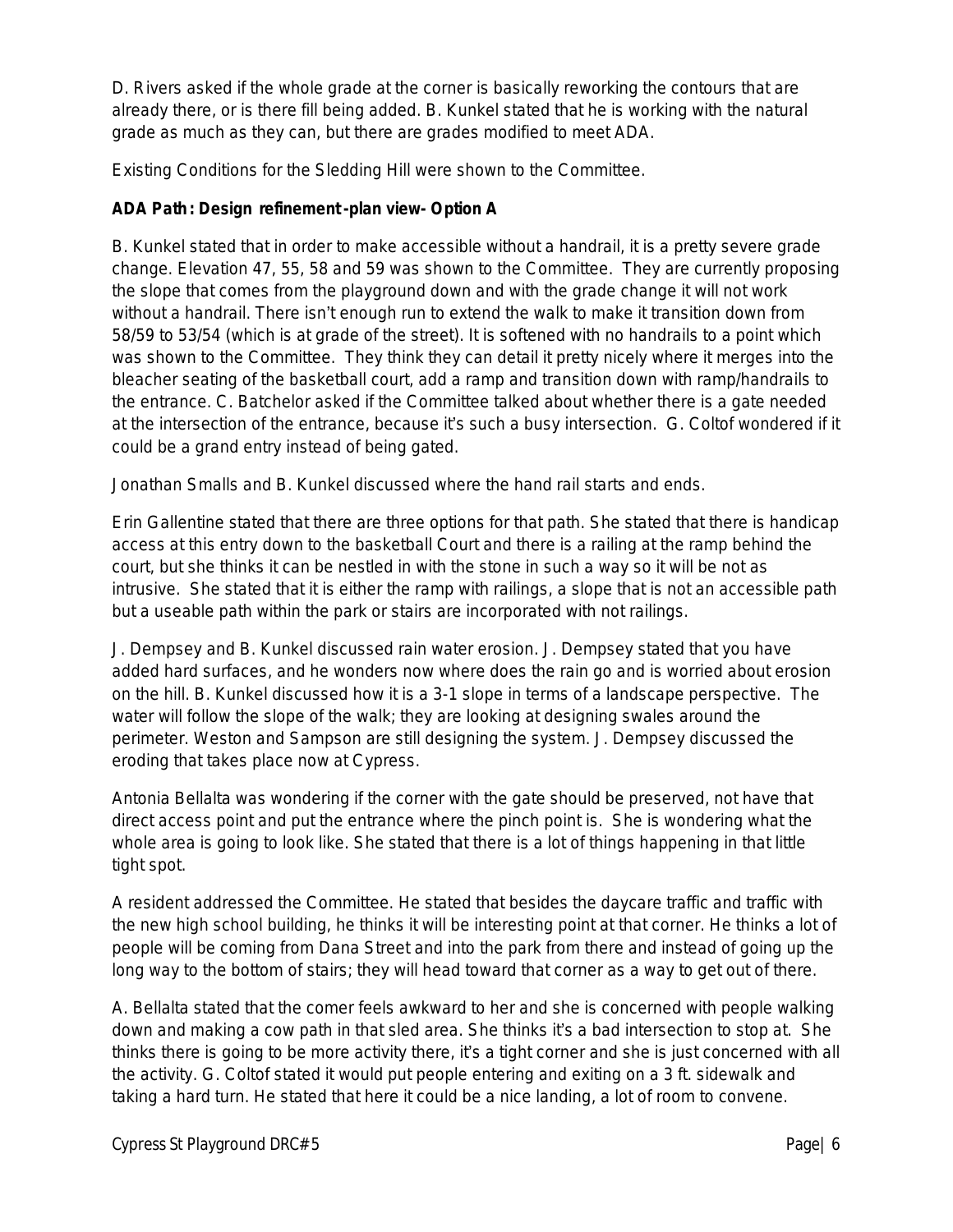W. Sheridan wants to keeps the perceptive of why they are doing an ADA Path to begin with and making this space accessible to all. She stated that there is a need for residents or students with special need to cross there and use that path to get further down on Tappan Street. She thinks we should respect that and try to do or best to make that work.

E. Gallentine asked A. Bellalta if the entrance was up a little higher on Cypress what she would envision that looking like. She doesn't think that corner is the most desirable place to bring people safety in the park. She would put it in the middle of the sidewalk. She thinks maybe pushing the fence back to the inside of the ADA pathway, and create more of a landing area. She would push the gate down or push the gate further in, similar to Downe's.

Barbara Scotto and N. O'Connor discussed how students will be entering the school building.

W. Sheridan discussed the new stair case that will be on the Tappan Street side.

B. Kunkel stated that Option B is to break it up either a series of two steps at a time without handrails. The ramp that could be tucked into the bleachers by the basketball Court and the lower path can be nicely integrated with the retaining.

G. Bolinger stated that E. Gallentine mentioned earlier that there are 3 options for the second slope. One is to construct at 8.33 percent with a railing to be fully ADA complaint, the second option is to construct it at 8.33 no landing or railings and have it not be ADA complaint , another option to make it a bit flatter and have incremental stairs in a few locations (also not ADA compliant). E. Gallentine stated that this portion is not compliant, but the overall park is ADA compliant because there are other ADA compliant paths to get to all the same destinations.

C. Batchelor thinks it should all be ADA accessible even though by the letter of the law they don't need to be. C. Batchelor wants to offer the same experience everyone, this way everyone is included and none is singled out.

G. Coltof and B. Kunkel discussed what the handrails would look like. D. Rivers would like to see graphics of the handrails moving forward.

J. Smalls is not convinced that we need the handrails. He stated that you can get anywhere in the park with a wheelchair except for that one area. He knows these are all about tradeoffs, but wonders if this tradeoff will create some issues that may not be worth the benefit. N. O'Connor thinks that if it's one person and their experience is changed because of the decision made today than she has her answer. She understands what Jonathan Smalls is saying, but she thinks the whole park should be accessible.

Drawing section cuts of the ADA Path was shared with the committee .

# **Part 3: Overall D esign**

B. Kunkel dicussed existing pervious and impervious surfaces on the site, current and proposed.

Existing: Perv 4.46 ac and Imp 0.74 ac

Proposed: Perv: 3.8 ac and Imp: 1.40 ac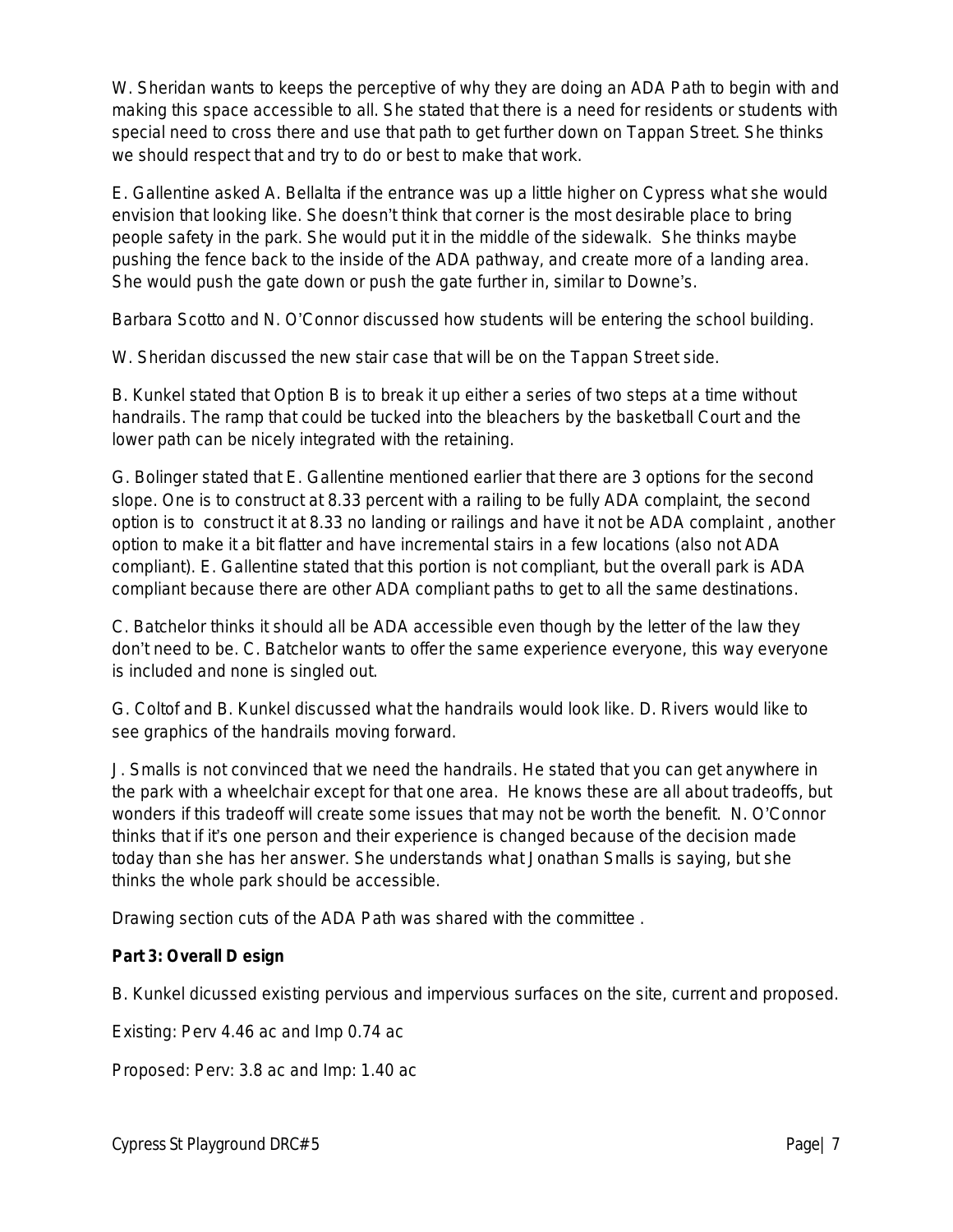B. Kunkel pointed out the locations of where there could potentially be more pervious and impervious pavements.

## **Dana Street C rossing & Basketball Area**

B. Kunkel discussed the plan view from the Dana Street Corridor. A lot has not changed from the last time, it was refined to work with the accessibility piece and that is the only change along that edge.

## **Greenough Plaza-Plan View**

The biggest change in the Greenough Plaza from the last meeting is the fact that two Lindens are being saved. That has an impact given their considerable size, they have increased the landscape area below it and that has changed the walls a bit. It still is generally in the same concept. The seat walls under the trees and quiet space in this area were pointed out. B. Kunkel stated that they are playing with topography to create interest and a bit of separation so it doesn't feel like a concrete wasteland. He stated that from the slow street perspective, they have simplified it from the last meeting. There are just the 3 major connections and the rest is asphalt pavement.

D. Rivers is concerned with all the impervious surfaces being created. She stated that students like sitting on the grass and she is concerned with the increase of impervious areas. She wonders if that could be tweaked. She stated that everyone seeks the shade of the trees when it is hot. B. Kunkel stated that Weston and Sampson can continue to look at it, but there is a lot of movement thru and sitting and gathering in this plaza space. E. Gallentine is hoping with irrigation and utilizing structural soils that they will get healthy street trees along Greenough. She stated that we are looking to build a healthy row of trees along Greenough, she knows the lindens aren't in great shape. D. Rivers stated that in general people are trying to increase pervious areas and decrease impervious areas and we ae going the opposite way here. She isn't sure we need this much paving and this many seat walls. She would like it cut back, while still serving the students well at the same time. Antonia Bellalta agrees with D. Rivers, but this is huge benefit to those who hang out in the middle of the street. She stated that they can socialize in a better space than the middle of the street. She stated that once the other trees grow in it will be a nice greener corner. She is wondering if the planters in the middle could be part of the storm water management. G. Bolinger thinks in a few years it will become a pleasant place to sit. He thinks there are still plenty of spaces with grass for the students. N 'O'Connor asked if there was an opportunity to make a green space along edge the edge of softball diamond to bring the green all the way down. However, she then wonders where is your line, how will it be contained and stop it from getting trampled.

Clara Batchelor would ask that the tree pits along the street be made as big as possible.

G. Coltof wonders if there is room for a bike path. He was down the street the other day and thinks you could put it on other side of the street away from the utility poles. He stated you would have a reverse course. C. Batchelor discussed the policy of other cities where the bike lane is raised above the curb and its asphalt where everything else is paved. E. Gallentine is not sure in this plaza where people come out and through you want a bike lane going right through it. It could be more of a conflict. G. Coltof would like to make it more bike friendly/making Brookline more bike friendly. He is just sad it is not there.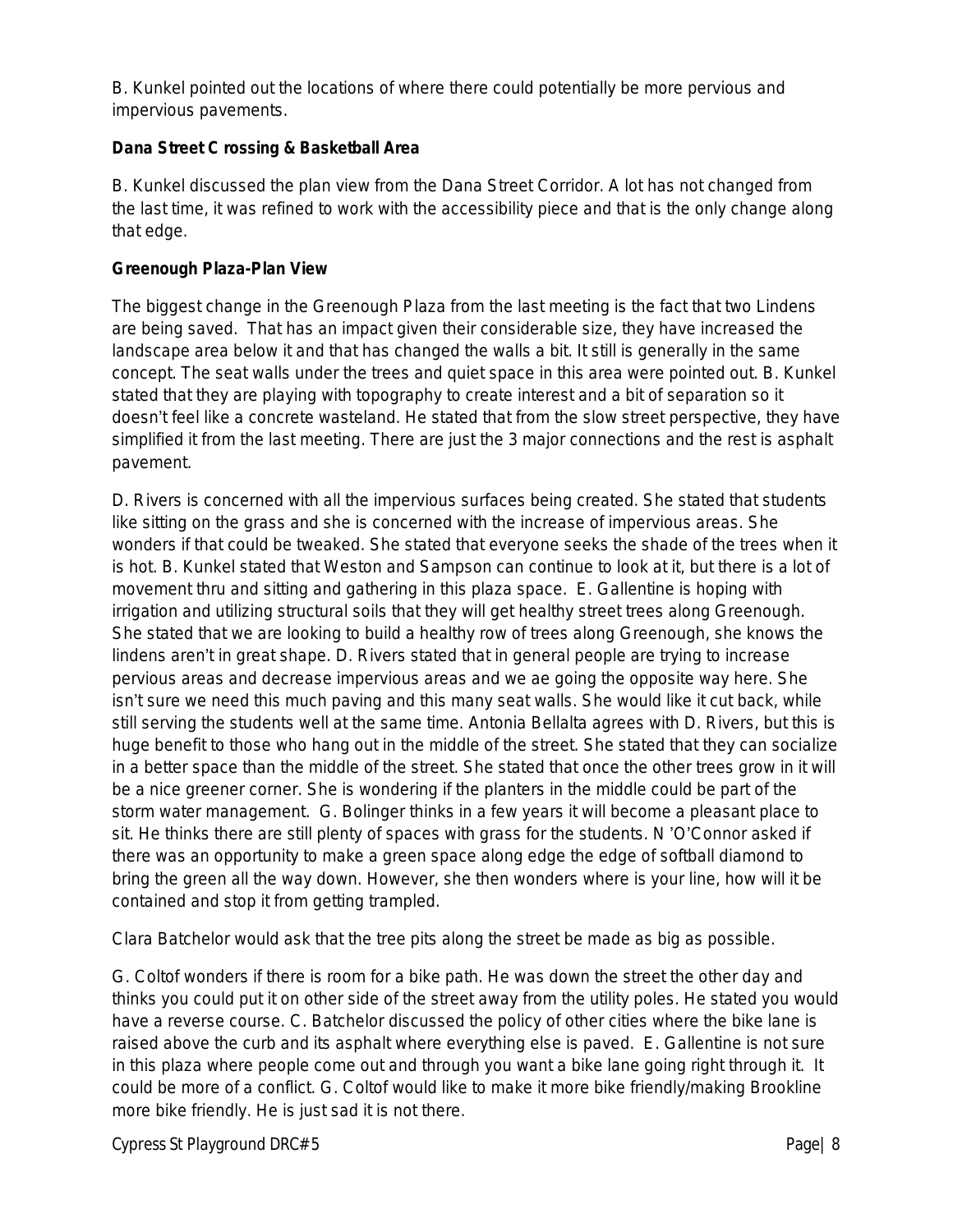W. Sheridan thinks the seating is terrific, she love how it hugs the corner of the space and the kids can face in or out. She stated that could have lunch, make after school plans and possibly use it as an outdoor classroom space. She stated that with the number of student coming to school and knows it is only increasing, having that number of seating with this canopy will be a very special and popular space.

Greenough Plaza-Define Refinement Sections were shared with the Committee

A fencing strategy was shared with the Committee.

G. Coltof addressed the Committee. He has been at the last five meetings to make sure there is mid-block entrance on Davis and he has not heard a compelling argument on why it shouldn't be there. It is his front yard and he doesn't understand why it has been removed. He suggested putting in a gate and if the field becomes ruined than they lock it. N. O'Connor stated that at the July the Park and Recreation Commission meeting that entrance was discussed by the Commission and the Commission voted to not have an entrance. N. O'Connor stated that she said she was going to bring it up at this meeting when fencing was brought up and discuss how the Committee feels. D. Rivers does think it is going to create a desire path right across the field. G. Coltof feels that there are multiple entries on the Tappan side, but no one is concerned about that. C. Batchelor stated that we have increased access to make it a more attractive and she thinks not having an opening will protect the field. D. Lyons thinks an entrance there is going to create a little X. He thinks it will ruin the field if there is an opening. Barbara Scotto doesn't think you aren't saving much by not putting a gate in the middle. W. Sheridan stated that there hasn't been a gate there ever which is not a reason to not put one in, but she is not convinced that it's a great hard ship to walk to this new and improved path. She has a different perspective of team sports on that field and not encouraging people to come in mid field and the seating for spectators is opposite on Tappan Street. She stated that from a high school youth sports perspective she doesn't want to encourage entry on midfield with spectators on one side or the other. J. Smalls supports the idea of a gate in the middle. He thinks it will not destroy the field. He thinks we have to recognize those who are inconvenienced. D. Rivers doesn't find an inconvenience with this. N. O'Connor stated that her feeling is should have been a synthetic turf field. Hhaving said that it's not happening. She stated that the cow paths are going to happen, it is going to get dissected. There will be sports played and you're putting in an entrance at the midpoint. She stated that you will be bringing people into the outfield when they first step in, so with that in mind she thinks it is better to have them walk around. She would not add the gate, she is hearing G. Coltof's point but she would not support an opening/gate. If the Committee would like to have that entrance it can be voted on it and then brought in front of the Park and Recreation Commission.

N. O'Connor asked the Committee members how many would be in favor of adding the entrance on Davis Street side. The Committee voted against the opening. She stated that if G. Coltof would like to go in front of the Park and Recreation Commission and plead his case, he should do so.

Park Perimeter- Edges, Fences and Elevation example slides were shown to the Committee.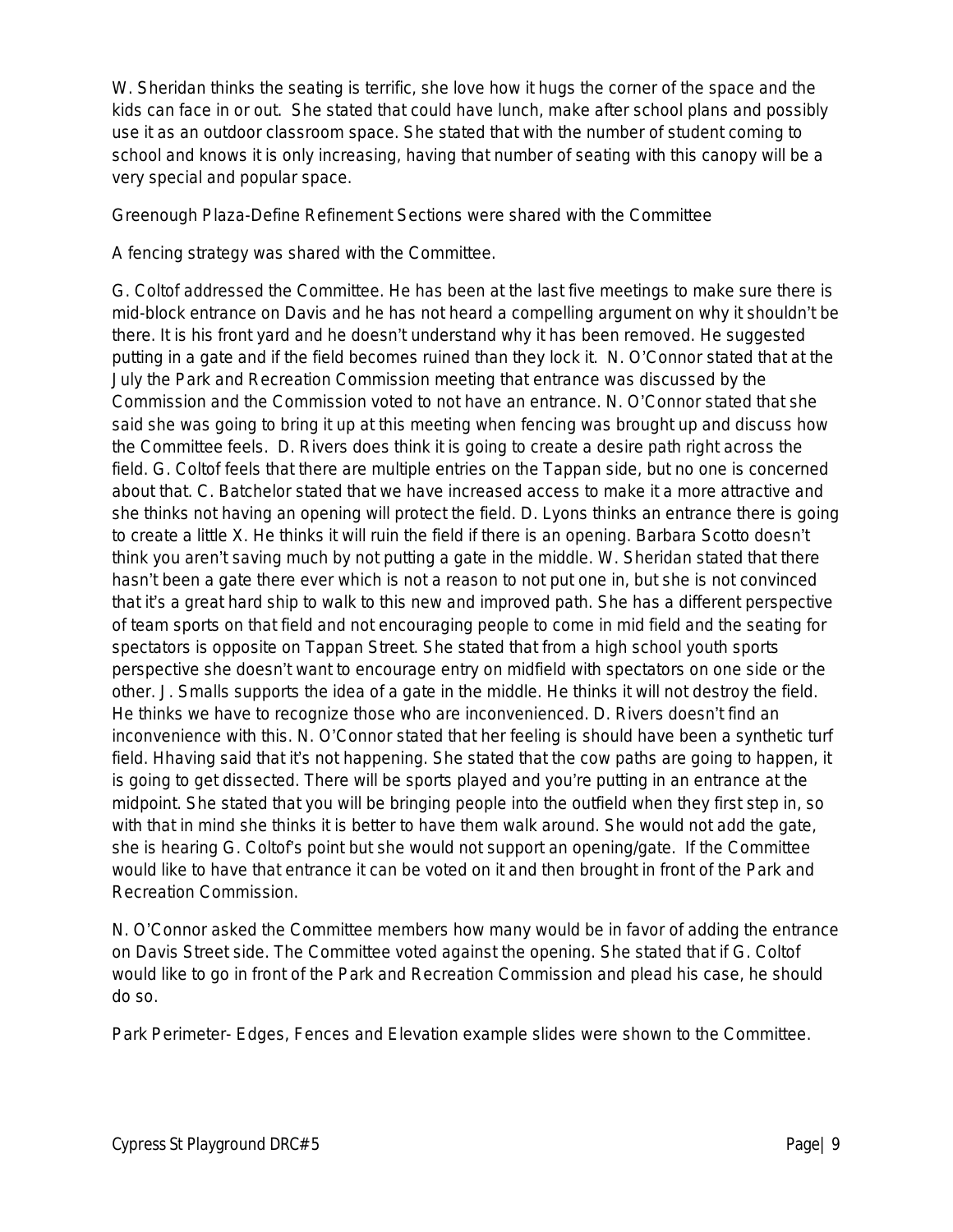Park Perimeter- A Cypress/Davis Street Corner Elevation example slide was shown to the committee. Clara Batchelor and Deborah Rivers find the step aesthetically pleasing compared to the slopes.

## **Planting Plan**

A Tree Removal diagram/ slide was shown to the committee. They have increased amount of trees that they are saving. The conditions of the remaining trees were detailed and labeled by color. S. Landgren stated that there are 4 trees that will be retained along Davis that have grown in better than anticipated this past season. They are proposing 52 new trees throughout, existing trees to remain 28, they are transplanting 4 and they are adding 52 new trees. The trees to be removed trees are at 30, so they are adding 22 trees.

Slides of the existing planting plan were shown to the Committee. Weston & Sampson are going to utilize a similar plant pallet. Examples of the proposed trees for Cypress were shared with the Committee. G. Bolinger stated that they are avoiding Norway Maples and Lindens. D. Rivers asked what they are planning for the street trees along Davis between Cypress and Dana. B. Kunkel is thinking about a Birch forest around the playground. D. Rivers stated that having street trees and shading pavement is very important for heat island effect and she feels like the stretch of Davis has lost trees and it has no shade. She thinks a birch forest won't give you any shade on the street.

C. Batchelor asked that they would reconsider using the birch. She finds that after 15 years after they are planted, they are brittle, always dropping branches and are not a great shade tree. She stated that they fall apart, and she feels that if you had them in play area while kids would love running around them; the kids would be peeling off the bark. C. Batchelor suggested a European Hornbeam as they are an urban tree and have a lovely fall color. E. Gallentine stated that in terms of the trees, in addition to native trees, we should be thinking about trees that are adaptive and climate resilient.

A. Bellalta asked B. Kunkel what they are considering at the corner of the plaza where a lot of trees are being put in, where all the curved seating is. He is suggesting something smaller scale with a lighter canopy such as serviceberry. Antonia would say no to serviceberry, she loves the tree but not under seating. She thinks cherries could be great for that area.

Site Furniture – examples of benches and table palates that they are leaning towards was shared with the Committee .They are looking at using a combination of wood and metal.

The Dana Corridor materials being considered were discussed.

Examples of sculptural/fun seating options were shared with the committee.

N. O'Connor and B. Kunkel discussed how they are coordinating with the High School Project. They are looking to match or complement to an extent that makes sense. They are looking to coordinate on some level so everything looks like one campus.

N. O'Connor asked if the area for picnicking in the playground will be fine-tuned later and wonders what that will look like. B. Kunkel showed an image of what they envisioned for that space. B. Kunkel stated that they are thinking simple, stone planks flushed with the ground. He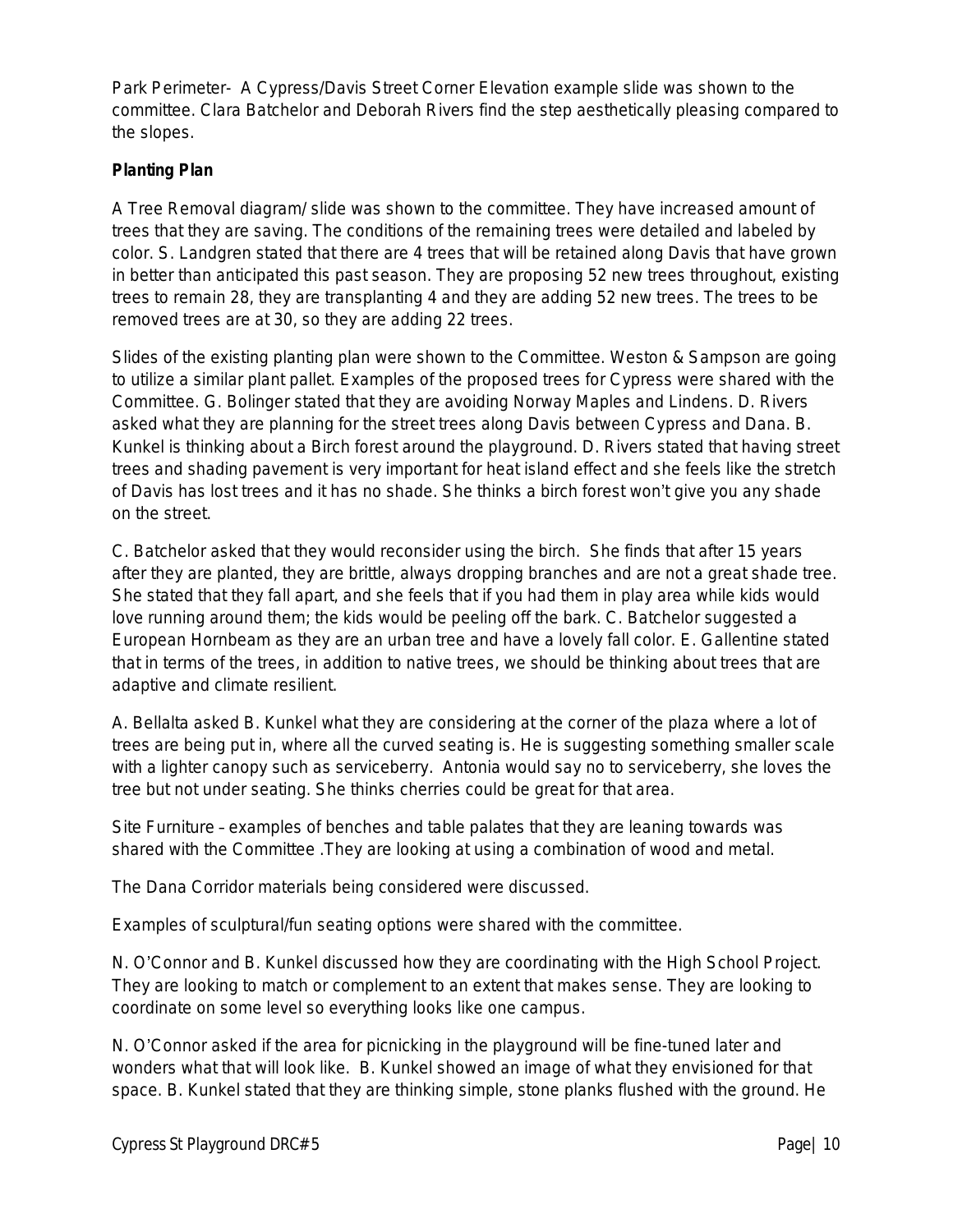is thinking that there may be stone dust or mulch in between and family style picnic benches under the existing trees.

D. Rivers is concerned with lighting. She is concerned with the lighting for the path on Dana and over Greenough, it is going to need some lighting that is not street lighting and she thinks it's important on how that lighting works aesthetically. She is sorry to see this happen at the last meeting when they won't be able to provide that much feedback. She is hoping it fits in. She thinks it's an important element to how it makes the space feel. B. Kunkel stated that they are looking at pedestrian scale lighting and they are looking at multiple light fixtures for larger plaza spaces. Examples of potential lighting were shared with the Committee. D. Rivers thinks people need to feel safe. E. Gallentine agrees, she thinks it's been hard to get their heads around the lighting because there is not set furniture pallet. She stated that as Weston and Sampson narrows it down you will get a better sense of what can work well. G. Bolinger stated that get will come back with more information on the lighting. E. Gallentine stated that in terms of lighting the basketball court will be lit, the field is lit, there is pedestrian scaled lighting on the promenade from Dana and she wonders about electrical source maybe on the plaza side. She is thinking about maybe being able to do string lighting on the trees on Greenough Street.

W. Sheridan stated that in general she loves the direction and style of the mixture of wood and metal. She is a little bit confused because the Committee is being shown more options/different styles than the amount of furniture in the plan. She stated that with that being said, she loves the basketball seating and loves the concept on Greenough Street. The concerns she has are the lounge chairs being shown, bar height table with free floating stools that will tip and move. E. Gallentine agrees and thinks the Committee should be looking at a recommended pallet. W. Sheridan doesn't understand where those high-tops would go verse benches or built-in. She loves the seating rocks shown. E. Gallentine will work with Weston and Sampson on putting together a sheet as a pdf and send it to Committee and the Committee can send back comments that would include feedback on the examples of lighting/furniture. The choices will be narrowed down to simplify the conversation. Possible café table locations were shown to the Committee still part of the vison. W. Sheridan is unsure of where the high tops could go.

Plowing of the Greenough plaza was discussed.

E. Gallentine thinks the stone/concrete blanket on the lawn is fun, but it might be too much for this space. C. Batchelor is concerned about performing maintenance around this piece.

C. Batchelor would request a simple post with a circle around it for the bike racks. B. Kunkel pointed out where bike racks would be placed. D. Rivers is wondering how many bike racks we really need at the park, after the ones that have been added from the high school renovation and the MBTA. E. Gallentine discussed the standard bike racks that are currently around Town. The Committee discussed coordinating with the High School project to see how many racks are needed.

The Committee discussed the picnic grove. E. Gallentine stated that it's a flat grate piece flush with the ground that has stabilized stone dust around it. The benches would not be moveable. W. Sheridan and N. O'Connor discussed the surfacing for the picnic grove. N. O'Connor would like to see the area enlarged and is thinking of something all linear. W. Sheridan suggests a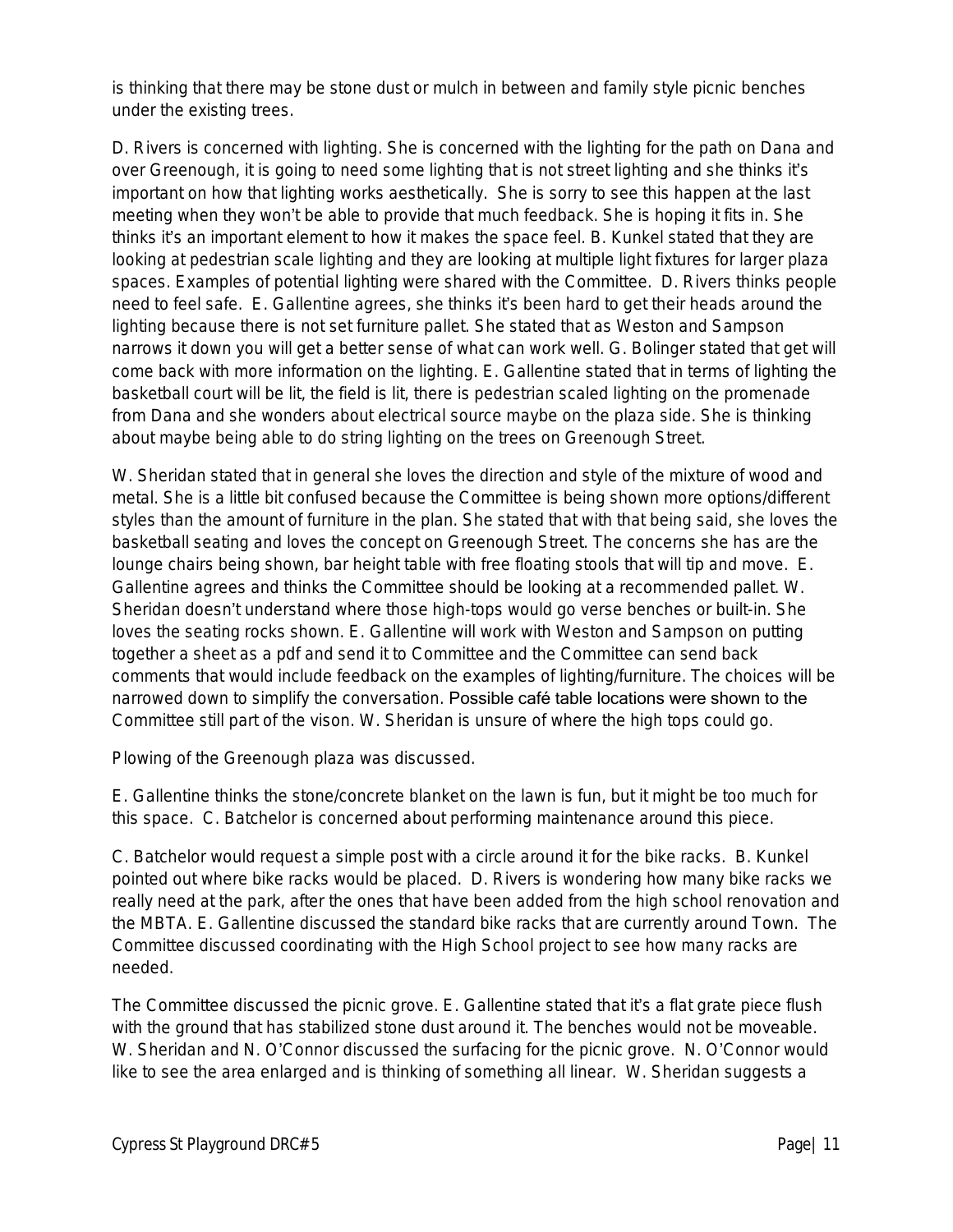round organic shape. A. Bellalta stated that it feels like a lot of different materials in a small space.

The updated cost estimate was shared with the Committee: it will become more defined when a preferred plan is chosen.

N. O'Connor stated that in addition to options for seating and lighting, she would like to see larger images of the picnic grove and the splash pad added to the presentation.

W. Sheridan loves the addition of the swings in the design.

N. O'Connor moved to adjourn. Seconded by D. Lyons. All in favor.